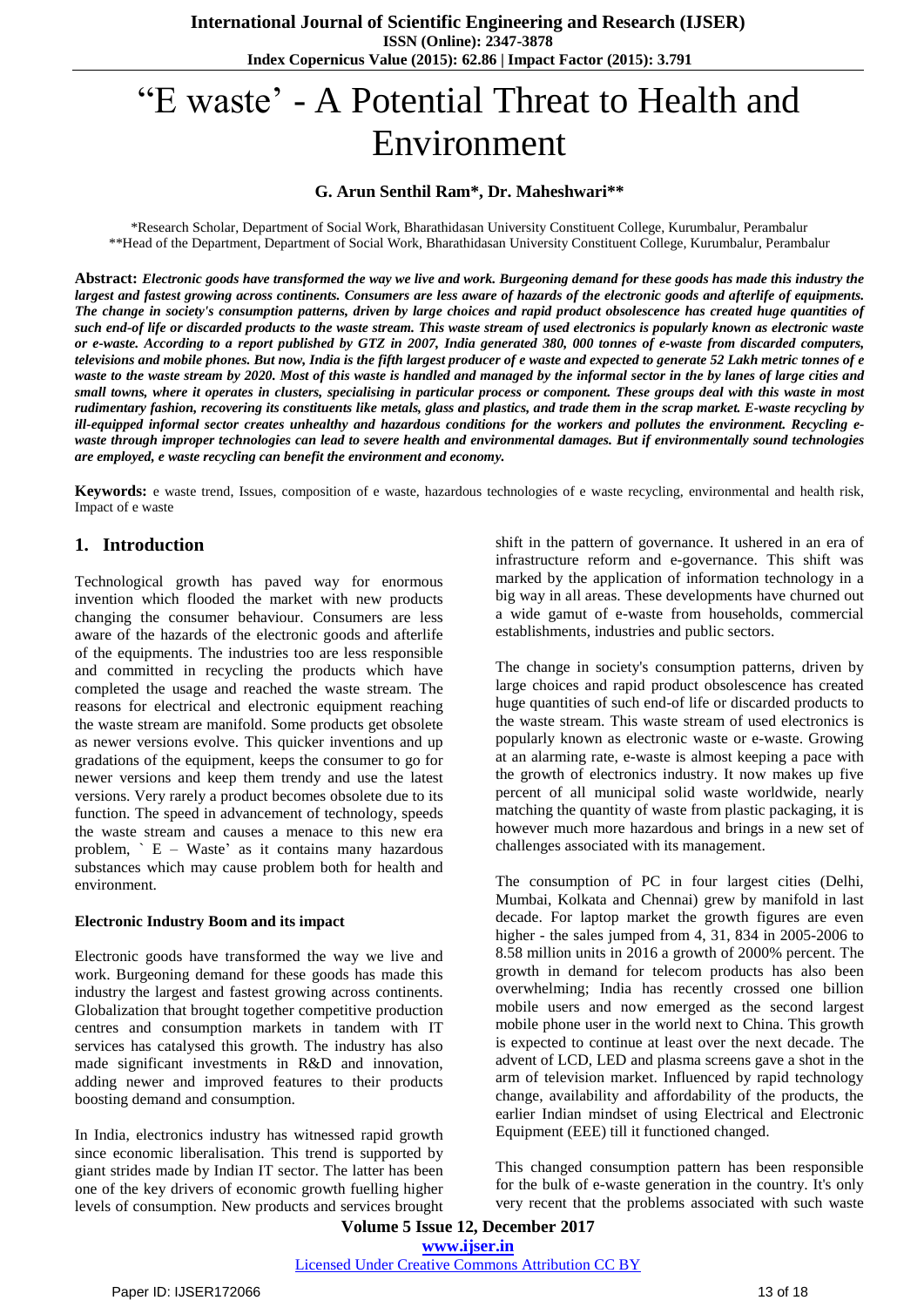have began to be identified; complete knowledge of the complexities associated with such wastes is still not within our grasp.

**Electronic waste or e-waste** comprises electrical and electronic goods that have reached the end of their useful life either because of product obsolescence, advancement in technology, change in fashion, style or status. E waste contains toxic substances and chemicals that can have adverse effects on the health and environment, if not handled properly.

## **E-waste Trend**

The issue of e-waste - its hazards and complexities – was first brought into public discourse by an NGO in India. This initiated new research and dialogue among various stakeholders. Many studies and assessments have followed since. According to a report published by GTZ in 2007, India generated 380, 000 tonnes of e-waste from discarded computers, televisions and mobile phones. But now, India is the fifth largest producer of e waste and expected to generate 52 Lakh metric tonnes of e waste to the waste stream by 2020.

The global volume of e waste generated is estimated to be 130 million tonnes in 2018 from 93.5 million tonnes in 2016. (Assocham – c Kinetics Study 2016). India's e waste is growing by 30% annually. Over 95% of e waste is handled by unorganised sector and scrap dealers. Only 1.5% of the total e waste generated is recycled. E waste is projected to grow to more than 52, 00, 000 tonnes by 2020. Most of this waste is handled and managed by the informal sector in the by lanes of large cities and small towns, where it operates in clusters, specialising in particular process or component. These groups deal with this waste in most rudimentary fashion, recovering its constituents like metals, glass and plastics, and trade them in the scrap market. Scale of individual business is small and the processes dangerous and hazardous. The Indian e-waste processing has just been augmented with a very small segment of formal recyclers, who have the wherewithal for its reprocessing. Another dimension of e-waste in India is the illegal imports of such waste from developed countries. This dumping of e-waste into India is constantly rising and flourishing in spite of international regulations. The clandestine nature of illegal imports makes it difficult to quantify e-waste generated through this route.

#### **The Issue**

The current practices in e-waste management in India have a number of drawbacks like the absence of an inventory of goods sold, unhealthy conditions of informal recycling, unenforceable legislation, weak regulatory mechanism, poor awareness and the industry reluctance to address the critical issues. The consequences are that;

- (i) Toxic materials enter the waste stream, adversely affecting the environment and human health, and
- (ii) Resource wastage, as dumped goods have valuable materials that can be recovered and recycled.

E-waste recycling by ill-equipped informal sector creates unhealthy and hazardous conditions for the workers and pollutes the environment. As there is no organised procedure for e-waste collection in India, there is no clear data on the quantity generated and disposed of each year and the resulting extent of environmental risk.Solid waste management, which is already a mammoth task in India, has become more complicated with the immensity of ewaste. The problem is not just of quantity, but also of the toxic nature of this waste. E waste contains significant quantities of hazardous elements like lead, mercury and cadmium. Improper recycling and disposal processes involve open air burning of plastic waste, exposure to toxic, dumping of acids in rivers or streams, and widespread general dumping. The subject of e-waste recycling and disposal has captured attention at all levels of governance, and has opened a dialogue between the government organizations and the private sector manufacturers of electronic goods.

**E-Waste or waste electrical and electronic equipment (WEEE)** - is the term used to describe old, end-of-life or discarded appliances using electricity. It comprises wastes generated from used electronic devices and household appliances, which are not fit for their original intended use and are destined for recovery, recycling or disposal. Such waste encompasses wide range of electrical and electronic devices like computers, cell phones, televisions, digital cameras, personal stereos, large household appliances such as refrigerators, air conditioners, washing machines etc. The four main categories of e-waste, according to most definitions, are

- Large household appliances
- Small household appliances
- ICT and consumer electronics
- Lighting equipments

## **Composition of E waste; Its Environmental and Health Risk**

Composition of e-waste is very diverse. It contains more than 1000 different substances, which fall under "hazardous" and "non-hazardous" categories. Broadly, it consists of ferrous and non-ferrous metals, plastics, glass, wood & plywood, printed circuit boards, concrete and ceramics, rubber and other items. Iron and steel constitute about 50 percent of e-waste followed by plastics (21%), non-ferrous metals (13%) and other constituents. Nonferrous metals comprise metals like copper, aluminium and precious metals like silver, gold, platinum, palladium etc. The presence of elements like lead, mercury, arsenic, cadmium, barium, beryllium, selenium, hexavalent chromium and flame retardants beyond certain threshold quantities in e-waste classifies them as hazardous waste.

Electrical and electronic equipment contain valuable materials. Printed circuit boards contain precious metals such as gold, silver, platinum and palladium; scarce materials like indium and gallium are also used as these have specific application in new technologies (e.g. flat screens, photovoltaics). This apart, electrical and electronic equipment contain a variety of materials that can be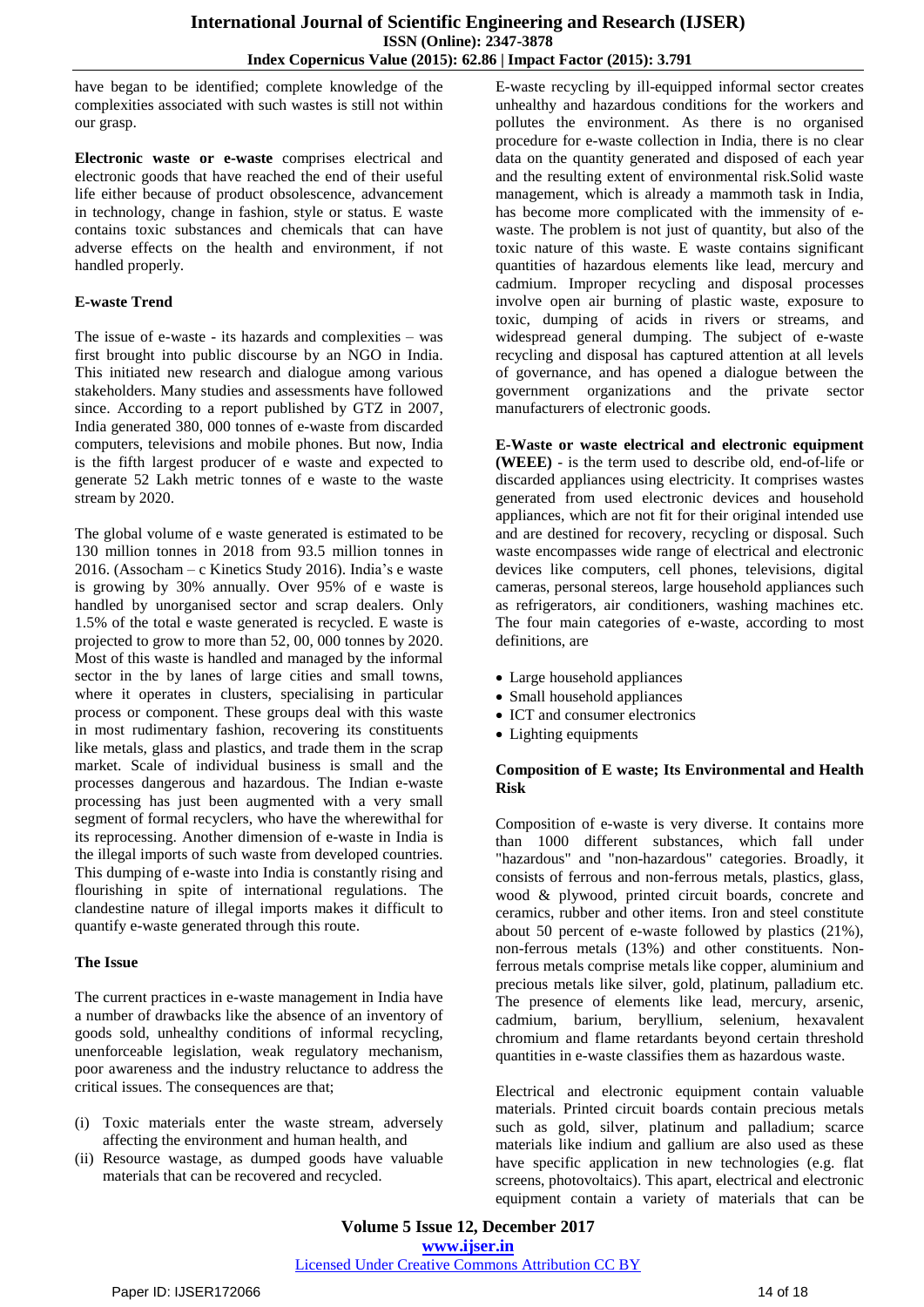hazardous to human health and environment, if not disposed of in environmentally sound manner

| Table 1: Material composition of the four categories of e- |  |
|------------------------------------------------------------|--|
| waste                                                      |  |

| <b>Material</b>               | Large<br>household<br>appliances<br>(%) | <b>Small</b><br>household<br>appliances<br>(%) | <b>ICT</b> and<br>consumer<br>electronics<br>(%) | Lamps<br>(%)   |
|-------------------------------|-----------------------------------------|------------------------------------------------|--------------------------------------------------|----------------|
| Ferrous<br>metal              | 43                                      | 29                                             | 36                                               |                |
| Aluminium                     | 14                                      | 9.3                                            | 5                                                | 14             |
| Copper                        | 12                                      | 17                                             | 4                                                | 0.22           |
| Lead                          | 1.6                                     | 0.57                                           | 0.29                                             |                |
| Cadmium                       | 0.0014                                  | 0.0068                                         | 0.018                                            |                |
| Mercury                       | 0.000038                                | 0.000018                                       | 0.00007                                          | 0.02           |
| Gold                          | 0.00000067                              | 0.00000061                                     | 0.00024                                          |                |
| Silver                        | 0.0000077                               | 0.000007                                       | 0.0012                                           |                |
| Palladium                     | 0.0000003                               | 0.00000024                                     | 0.00006                                          |                |
| Indium                        | 0                                       | 0                                              | 0.0005                                           | 0.0005         |
| <b>Brominated</b><br>plastics | 0.29                                    | 0.75                                           | 18                                               | 3.7            |
| Plastics                      | 19                                      | 37                                             | 12                                               | $\overline{0}$ |
| Lead glass                    | 0                                       | $\overline{0}$                                 | 19                                               | 0              |
| Glass                         | 0.017                                   | 0.16                                           | 0.3                                              | 77             |
| Other                         | 10                                      | 6.9                                            | 5.7                                              | 5              |

Source: EMPA

#### **Hazards of E-waste**

E-waste contains a number of toxic substances, such as lead and cadmium in circuit boards, lead oxide and cadmium in monitor (CRTs), mercury in switches and flat screen monitors, cadmium in computer batteries, polychlorinated -biphenyls (PCBs) in older capacitors and transformers, brominated flame retardants on printed circuit boards, plastic casings and cables, and polyvinyl chloride (PVC) cable insulation that releases highly toxic dioxins and furans when burned to retrieve copper from the wires.

Due to the hazards involved, disposing and recycling ewaste has serious legal and environmental implications. When this waste is land filled or incinerated, it results in significant contamination problems. From landfills toxins leach into groundwater; if incinerated, emit toxic air pollutants including dioxins which are carcinogenic. Likewise, the recycling of computers has serious occupational and environmental implications, particularly when the recycling industry is marginally profitable at best and often cannot afford to take the necessary precautions to protect the environment and worker health.

The effects of some of these toxic metals are

**Lead (Pb)** - Lead is widely used in electronic goods, as a major component of solders (as an alloy with tin) in printed circuit boards and as lead oxide in the glass of cathode ray tubes (televisions and monitors), as well as in lead-acid batteries. Lead is a significant material in current CRTs, accounting for up to eight percent of the overall composition of the CRT by weight (Menad, 1999), with a 17" monitor containing as much as 1.12 kg of lead (Monchamp et. al., 2001). The toxic metal is used in

several parts of the CRT monitor, including the funnel and neck glass, the sealing frit, as solder on printed wiring boards (PWBs) within the monitor, and sometimes in the front panel glass of the CRT. Lead compounds have also been used as stabilisers in some PVC cables and other products. Lead is highly toxic to all life forms, including humans. It can build up in the body through repeated exposure and has adverse effects on the nervous system. Its effects are more pronounced among developing foetuses and children.

**Cadmium (Cd)** - Cadmium occurs in electronics both as cadmium metal, in some switches and solder joints, and as cadmium compounds in rechargeable batteries, UV stabilisers in older PVC cables and "phosphor" coatings in older cathode ray tubes. Like lead, cadmium can accumulate in the body over time, with long-term exposure causing damage to the kidneys and bone structure. Cadmium and its compounds are known human carcinogens, primarily through inhalation of contaminated fumes and dusts.

**Mercury** - It is estimated that 22 percent of annual world consumption of mercury is in electrical and electronic equipment. It is used in thermostats, sensors, relays, switches (e.g. on printed circuit boards and in measuring equipment), medical equipment, lamps, mobile phones and batteries. The fluorescent tubes that are the source of light in a LCD contain mercury. Very small amounts of mercury are also found in the LCD backlights Mercury use in displays is likely to increase as its use replaces cathode ray tubes. Mercury can cause damage to various organs including the brain and kidneys. The developing foetus is highly susceptible through maternal exposure to mercury. When inorganic mercury mixes in water, it is transformed into methylated mercury. Methylated mercury easily accumulates in living organisms and concentrates through the food chain, particularly via fish.

**Brominated Flame Retardants (BFRs)** – Brominated flame retardants are used in the plastic housings of electronic equipment and in the circuit boards to reduce flammability. More than 50 percent of BFR usage in the electronics industry consists of tetrabromobisphenol – a TBBPA composition has 10 percent polybrominated diphenyl ethers (PBDEs) and less than one percent polybrominated biphenyls (PBB). Polybrominated diphenyl ethers (PBDEs) are one of several classes of brominated flame-retardants used to prevent the spread of fire in a wide variety of materials, including casings and components of many electronic goods. These are environmentally persistent chemicals, some of which are highly bio-accumulative and capable of interfering with normal brain development in animals. Several PBDEs are suspected endocrine disruptors, demonstrating an ability to interfere with hormones involved in growth and sexual development. Effects on the immune system have also been reported. Polychlorinated biphenyls (PCBs) are widely used in insulating fluids for electrical transformers and capacitors, as well as flame-retardant plasticisers in PVC and other polymer applications. These are highly persistent and bio-accumulative chemicals; rapidly becoming widespread in environment and building up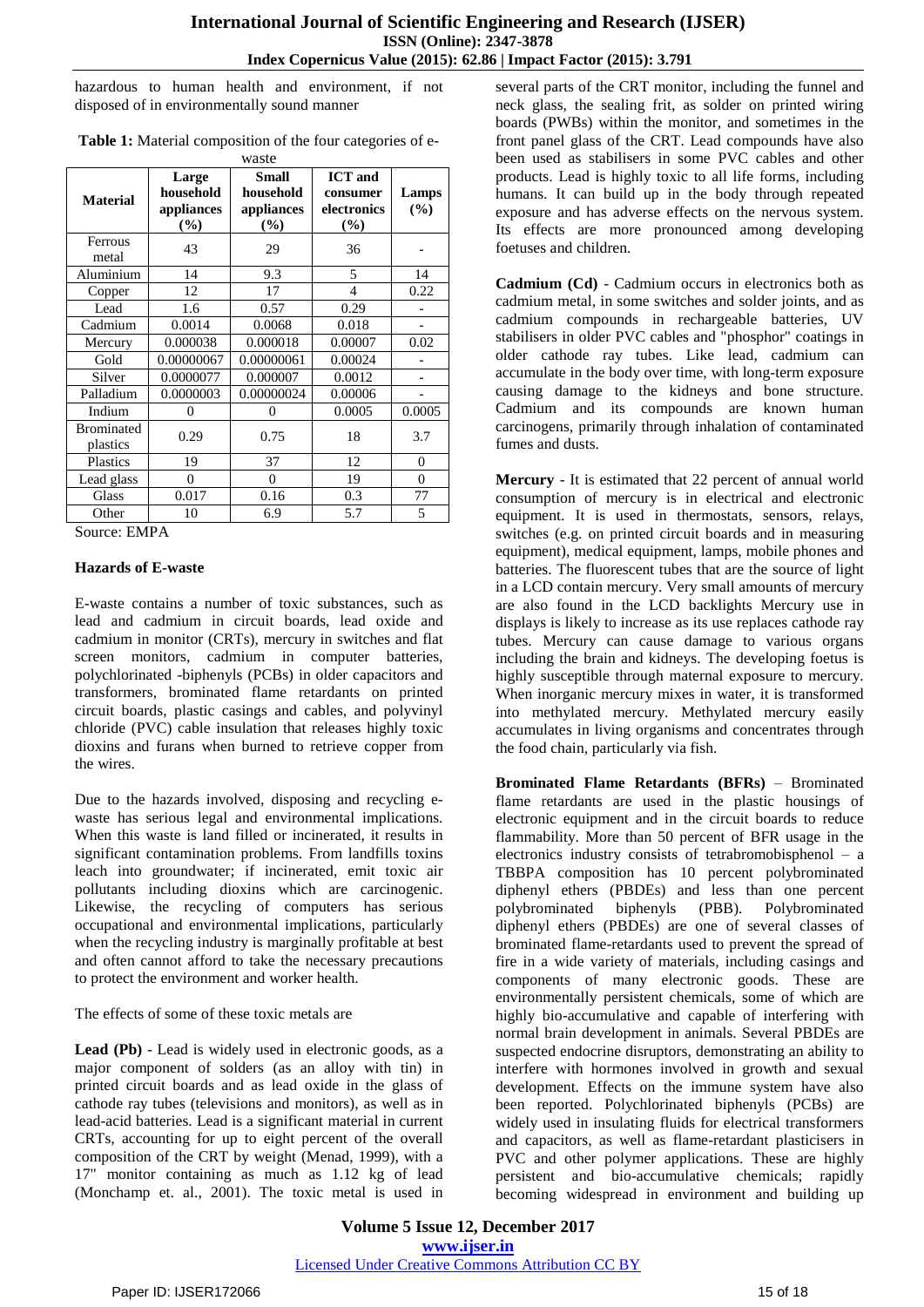several thousand-fold in body tissues of wildlife. PCBs exhibit a wide range of toxic effects including suppression of the immune system, dysfunction of liver and reproductive systems, cancer, impairment of nervous system, behavioural changes etc.

**Triphenyl phosphate (TPP)** - TPP is one of several organo-phosphorus flame-retardants used in electronic equipment, for example in the casings of computer monitors. TPP is acutely toxic to aquatic life and a strong inhibitor of a key enzyme system in human blood. It is also known to cause contact dermatitis in some individuals and is a possible endocrine disruptor.

**Hexavalent chromium/chromium VI** - Chromium VI is used as corrosion protection in untreated and galvanized steel plates and as a decorative or hardener for steel housings. It easily passes through cell membranes, and is then absorbed producing various toxic effects in contaminated cells. Chromium VI can cause damage to DNA and is extremely toxic in the environment.

**Barium** - Barium is a soft silvery-white metal that is used in the front panel of a CRT of computer monitors to protect users from radiation. Studies have shown that short-term exposure to barium has caused brain swelling, muscle weakness, damage to the heart, liver, and spleen. Data on the effects of chronic barium exposures among humans is in adequate. Animal studies however reveal increased blood pressure and changes in the heart from ingesting barium over a long period of time.

**Beryllium** - In computers beryllium is commonly found on motherboards and "finger clips". Copper beryllium alloy is used to strengthen the tensile strength of connectors and tiny plugs while maintaining electrical conductivity. Beryllium has recently been classified as a human carcinogen; its exposure can cause lung cancer. The primary health concern is the inhalation of beryllium dust, fume or mist. Workers who are constantly exposed to beryllium, even in small amounts, can develop what is known as chronic beryllium disease (beryllicosis), a disease that primarily affects the lungs. Exposure to beryllium also causes a form of skin disease that is characterized by poor wound healing and warts. Studies have shown that people can develop beryllicosis years after the last exposure.

**Antimony (Sb)** - Antimony is a metal with a variety of industrial uses, including as a flame-retardant (as antimony trioxide) and as a trace component of metal solders. In some forms, antimony has chemical similarities to arsenic, including in its toxicity. Exposure to high levels at workplace, as dusts or fumes, can lead to severe skin problems and other health effects. Antimony trioxide is recognised as a possible human carcinogen.

**Nonylphenol (NP)** - Nonylphenol is a chemical most widely known as a breakdown product of nonylphenol

ethoxylate (NPE) detergents, though it is reportedly also used as an antioxidant in some plastics. It is a strong endocrine disruptor, capable of causing inter sex (individuals with both male and female characteristics) changes in fish. Nonylphenol can also build up in the system through food chain, and may be capable of causing damage to human DNA and even sperm functions.

**Plastics including PVC** - Plastics make up 13.8 pounds of an average computer. Poly-vinyl-chloride or PVC comprises 26 percent of plastics used in electronics. PVC is mainly used for cabling and computer housings, although many computer mouldings are now made with somewhat more benign ABS plastics. PVC is used for its fire-retardant properties. As with many other chlorine containing compounds, PVC forms dioxin when burned within a certain temperature range.

**Toners** - One ubiquitous computer peripheral scrap is the plastic printer cartridge containing black and colour toners. The main ingredient of the black toner is a pigment commonly called carbon black - the general term used to describe the commercial powder form of carbon. Its inhalation can lead to respiratory tract irritation. The International Agency for Research on Cancer has classified carbon black as a class 2B carcinogen, possibly carcinogenic to humans. Little information exists on the hazards of colour toners. Some reports indicate that such toners (cyan, yellow and magenta) contain heavy metals.

**Phosphor and additives** - Phosphor is an inorganic chemical compound that is applied as a coat on the interior of the CRT faceplate. Phosphor affects the display resolution and luminance of the images that are seen on the monitor. The hazards of phosphor in CRTs are not well known or reported, but the US Navy has not minced words about the hazards involved in some of their guidelines: "NEVER touch a CRT's phosphor coating: it is extremely toxic. If you break a CRT, clean up the glass fragments very carefully. If you touch the phosphor seek medical attention immediately." The phosphor coating contains heavy metals, such as cadmium, and other rare earth metals, e.g. zinc, vanadium, etc. as additives. These metals and their compounds are very toxic. This is a serious hazard for those who dismantle CRTs by hand.

## **Impact of E-waste**

As mentioned above, e-waste contains significant quantities of toxic metals and chemicals. If these are left untreated and disposed of in landfills or not recycled using scientifically tested methods, they leach into the surrounding soil, water and the atmosphere, and cause adverse effects to human health and environment. The potential occupational and environmental hazards of some of the components are listed below: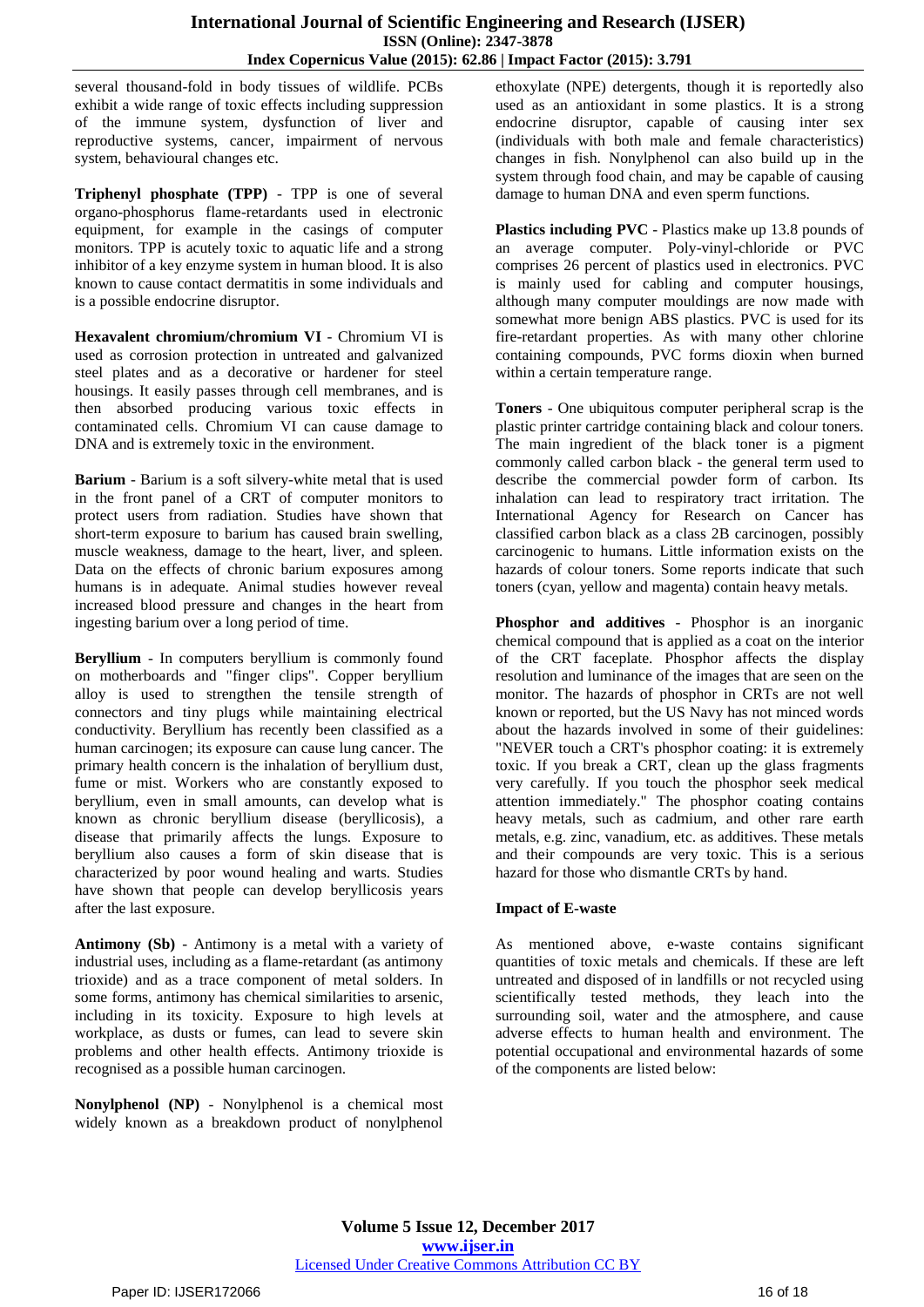## **International Journal of Scientific Engineering and Research (IJSER) ISSN (Online): 2347-3878 Index Copernicus Value (2015): 62.86 | Impact Factor (2015): 3.791**

| Table 2: Hazards of e waste recycling by informal sectors          |                                                                                              |                                                                                                                                                                                                                                                                                                      |                                                                                                                                                                             |  |  |  |
|--------------------------------------------------------------------|----------------------------------------------------------------------------------------------|------------------------------------------------------------------------------------------------------------------------------------------------------------------------------------------------------------------------------------------------------------------------------------------------------|-----------------------------------------------------------------------------------------------------------------------------------------------------------------------------|--|--|--|
| E-waste<br><b>Components</b>                                       | <b>Process</b>                                                                               | <b>Potential</b><br>occupational hazard                                                                                                                                                                                                                                                              | <b>Potential</b><br>environmental hazard                                                                                                                                    |  |  |  |
| Cathode ray tubes<br>(CRTs)                                        | Breaking and<br>removal of copper<br>yoke and dumping.                                       | Silicosis.<br>$\bullet$<br>Inhalation or contact with phosphor<br>$\bullet$<br>containing cadmium or other metals.                                                                                                                                                                                   | Lead, barium and<br>other heavy metals<br>leach into groundwater, release of toxic<br>phosphor.                                                                             |  |  |  |
| Printed circuit<br>boards (PCBs)                                   | Disordering and<br>removing computer<br>chips.                                               | Tin and lead inhalation.<br>$\bullet$<br>Possible brominated dioxin.<br>beryllium, cadmium, and mercury inhalation.                                                                                                                                                                                  | Air emission of<br>these substances.                                                                                                                                        |  |  |  |
| Dismantled PCBs<br>processing                                      | Open air burning of<br>waste boards to<br>remove metals<br>inside                            | Toxicity to workers and nearby<br>residents from tin, lead, brominated dioxin,<br>beryllium, cadmium and mercury inhalation.<br>Respiratory irritation.                                                                                                                                              | Tin and lead contamination of<br>immediate environment including surface<br>and ground waters. Brominated dioxins,<br>beryllium, cadmium and<br>mercury emissions.          |  |  |  |
| Chips and other gold<br>plated<br>components.                      | Chemical stripping<br>using nitric and<br>hydrochloric acid<br>along river banks             | Acid contact with eyes, skin may<br>$\bullet$<br>result in permanent injury.<br>Inhalation of mists<br>$\bullet$<br>and fumes of acids, chlorine and sulphur<br>dioxide gases can cause respiratory irritation<br>to severe effects including<br>pulmonary oedema,<br>circulatory failure and death. | Hydrocarbons,<br>heavy metals, brominated<br>substances, etc., discharged directly into<br>river or left on the banks.<br>Acidifies the river destroying fish and<br>flora. |  |  |  |
| Plastics from<br>Computer and<br>peripherals                       | - Shredding and<br>low temperature<br>melting to be<br>reutilized in poor<br>grade plastics. | - Workers and community exposure to<br>carcinogens like brominated and chlorinated<br>dioxin, polycyclic aromatic<br>Hydrocarbons (PAH)                                                                                                                                                              | Hydrocarbon ashes including<br>PAHs discharged into air, water and soil.                                                                                                    |  |  |  |
| Miscellaneous<br>computer parts<br>encased in rubber or<br>plastic | Open air burning to<br>recover steel and<br>other metals.                                    | Exposure to hydrocarbons including PAHs<br>and dioxins.                                                                                                                                                                                                                                              | Hydrocarbon ashes including<br>PAHs discharged into air, water and soil.                                                                                                    |  |  |  |

## **Improper Recycling Technologies**

Recycling e-waste through improper technologies can lead to severe health and environmental damages. But if environmentally sound technologies are employed, e waste recycling can benefit the environment and economy. Realising the severity of climate change impacts, resources recovered are major boons. E-waste, if reused and recycled in an eco-friendly way, can be a major source of raw materials thus can minimise energy intensive mining of various metals like copper, gold etc.

#### **Hazardous Technologies**

#### **Open burning:**

Since open fires burn at relatively low temperatures, its use for waste disposal is far more polluting than controlled incineration process. Inhalation of open fire emissions can trigger asthma attacks, respiratory infections, and cause other problems such as coughing, wheezing, chest pain and eye irritation. Chronic exposure to open fire emissions may lead to diseases such as emphysema and cancer. For example, open air burning of PVC releases hydrogen chloride, which on inhalation mixes with water in the lungs to form hydrochloric acid. This can lead to corrosion of the lung tissues and several respiratory complications. Often open fires burn with a lack of oxygen, forming carbon monoxide, which poisons the blood when inhaled. The residual ash becomes airborne, and is dangerous if inhaled.



**Incineration:** Incineration is the process of destroying waste through burning. Because of a variety of substances found in e-waste, incineration is associated with a major risk of generating and dispersing contaminants and toxic substances. The gases released during the burning and the residue ash is often toxic. This is especially true for incineration or co-incineration of e-waste with neither prior treatment nor sophisticated flue gas purification. Studies of municipal solid waste incineration plants have shown that copper, which is present in printed circuit boards and cables, acts as a catalyst for dioxin formation when flame-retardants are incinerated. These brominated flame-retardants when exposed to low temperature (600- 800°C) can generate extremely toxic polybrominated dioxins (PBDDs) and furans (PBDFs). PVC, which is found in e-waste in significant amounts, is highly corrosive when burnt and also induces the formation of dioxins. Its incineration also leads to the loss of valuable elements that can be recovered if sorted and processed separately.